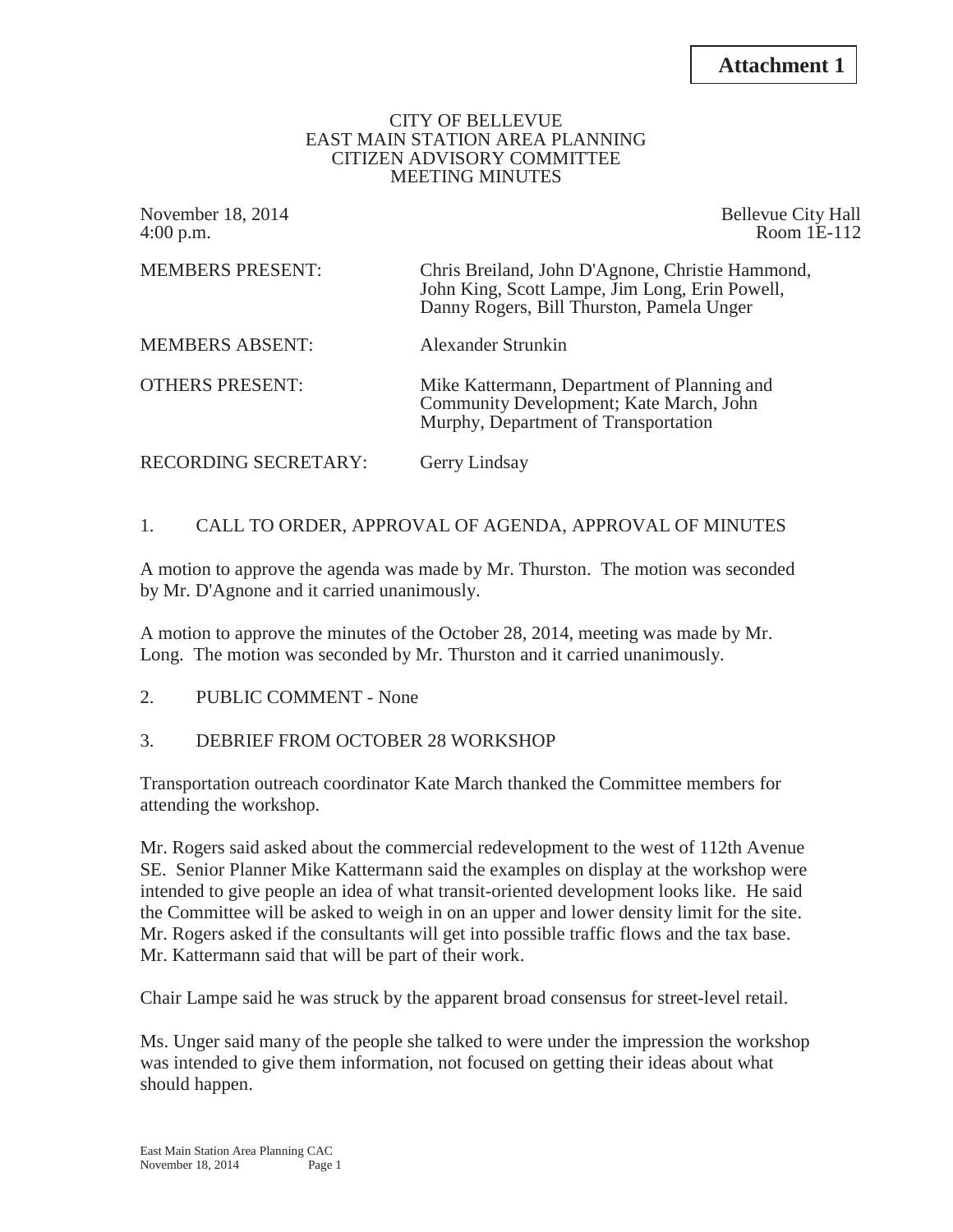Ms. Powell agreed but pointed out that the materials on display gave many the impression that things have already been decided.

Ms. March asked if the people were looking for information on the East Link project itself rather than the East Main station area. Ms. Unger said they were more focused on the rail project than the station area.

Ms. Hammond commented that the people she spoke with were generally concerned about how the project will affect the neighborhood and them personally. She said she got the impression from some that it is all a done deal and that no one will listen to them anyway. Mr. Thurston said he had the same impression.

Ms. March noted that the report breaks down the comments received at each of the stations, each of which was focused on a different issue. She said the report also includes the concerns and suggestions voiced by the public at the workshop. The comments highlighted the unique features of the neighborhood, including the architecture, village aspects, and walkability. There were suggestions made about how to maintain the character of the neighborhood. With regard to access changes, concerns were voiced regarding how to get in and out of the neighborhood and how the neighborhood will be impacted generally. It was noted that there is no way for pedestrians to get across 112th Avenue SE. At the development vision station there was a clear emphasis favoring street-level retail.

Answering a question asked by Ms. Hammond, Ms. March said there is often confusion between station area planning and station design. She allowed that having the word "station" in station area planning can be misleading. Ms. Hammond commented that the local neighborhood has been involved with the issue for many years, feels that the station is a feat accompli, and have the general impression that even what will happen in the area surrounding the station has already been decided.

Mr. Thurston said he spoke with people who were concerned about noise and the need to have it mitigated. There were others who were concerned about traffic and the disruption in the flow that will occur because of the three-car kiss-and-stop pullout. Others were concerned that some will try to find places to park their vehicles close to the station rather than at a park and ride. Still others voiced concerns about aesthetics and suggested preserving as much of the streetscape as possible. Chair Lampe pointed out that those concerns are largely being addressed by the East Link permitting CAC.

Ms. Hammond said it was pointed out to her by someone at the workshop that currently drivers going east on Main Street down the hill toward 112th Avenue SE see the righthand lane frequently backed up almost all the way to 108th Avenue SE. The concern is that the drop-off will exacerbate the backup.

Mr. King said he heard several people talking about redevelopment along Main Street from Bellevue Way up towards 112th Avenue SE. Mr. Kattermann said the idea is intriguing but is a bit beyond the scope of the Committee's work. From a land use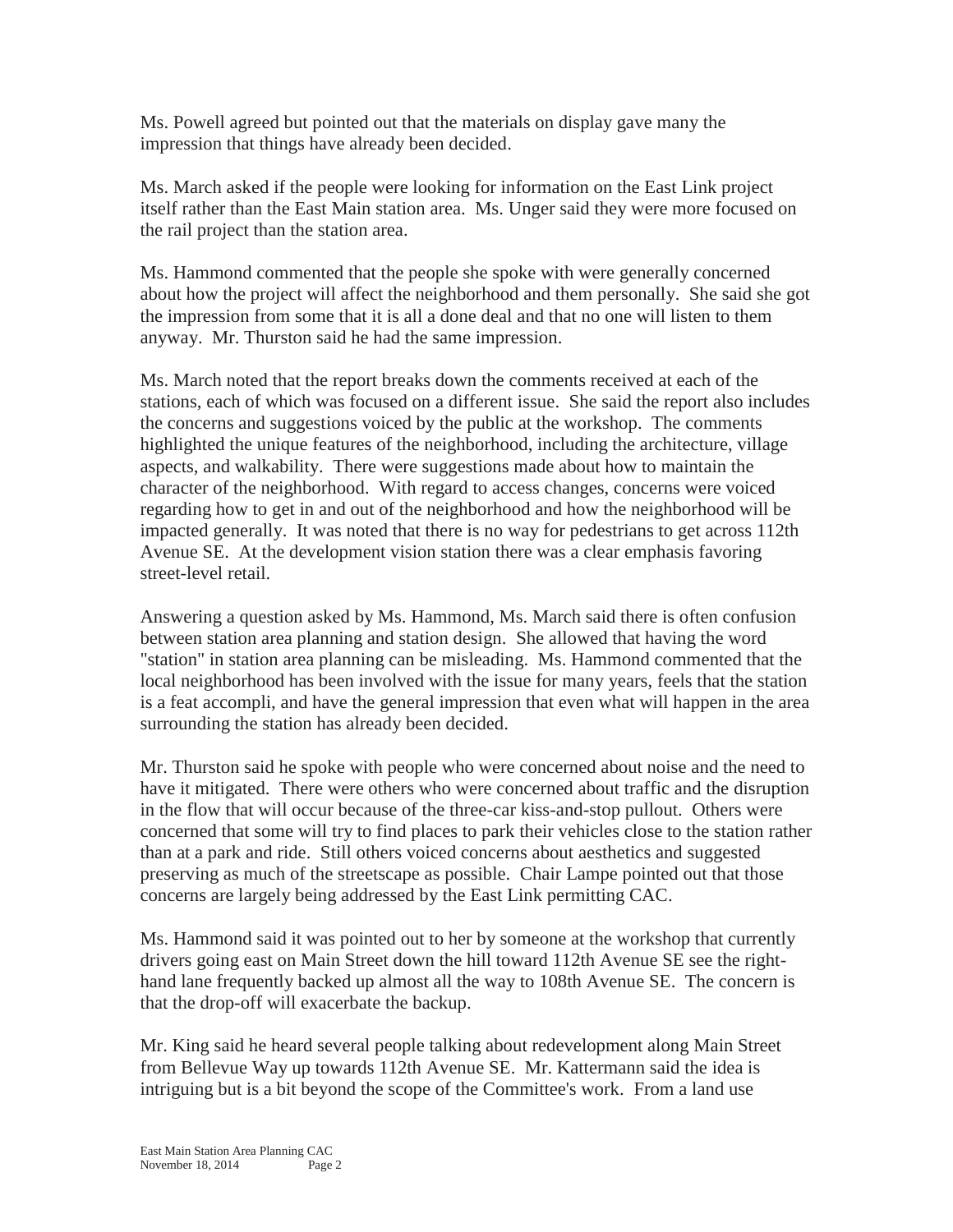standpoint, everything along Main Street is part of the downtown, and the area from Main Street to 110th Place will become part of the park, precluding redevelopment. Redevelopment is already being seen farther west on Main Street between Bellevue Way and 106th Avenue SE. The idea of creating a consistent visual connection from Old Bellevue to the station is a good one that should be given consideration.

Ms. Powell said she was surprised to hear people say they felt all decisions had already been made. She said she clarified at every opportunity that in fact it is not too late to provide ideas and suggestions. The Bellecrest Neighborhood Association is currently struggling with cut-through traffic. Some ideas are circulating but nothing is yet set in concrete.

Mr. D'Agnone said he did not come away from the workshop with the idea that people think it is all a done deal. He said he did hear concerns voiced about the construction process and the prospect of shutting down the south Bellevue park and ride lot to accommodate construction. Some voiced concerns about negative impacts to property values.

Ms. Hammond said she did not hear anyone saying they simply do not want the train, rather the discussions were focused more on the unforeseen ripple effects.

Mr. King commented that two of the five major access points to the neighborhood are going to be cut off, the two on 112th Avenue SE. He said it is hard to imagine what that will do to the traffic patterns and volumes. With all the development that will going on on Main Street, the idea of accessing Surrey Downs from Main Street and Bellevue Way will be complicated. Some clear thought will need to be put into how people are going to be able to get into and out of the neighborhood.

Ms. Hammond agreed and suggested it is time to move beyond mere angst to some real data that Committee can work with.

Mr. Thurston asked if suggestions can be made relative to the alignment of the light rail line. Ms. March said Committee members in their capacity as citizens can make suggestions, but the Committee itself is not charged with addressing the East Link project, the light rail alignment or the design of the station. The Committee is charged with helping to steer the conversation around neighborhood access and how to alleviate traffic conditions, and as part of that discussion staff will be presenting the Committee with some hard data relative to digest, including traffic counts.

Ms. Powell suggested that having the data sooner rather than later would help guide the work on 108th Avenue SE where there will be much more traffic once construction begins and the South Bellevue park and ride is closed.

Mr. Breiland suggested the Committee's focus should be on what the area around the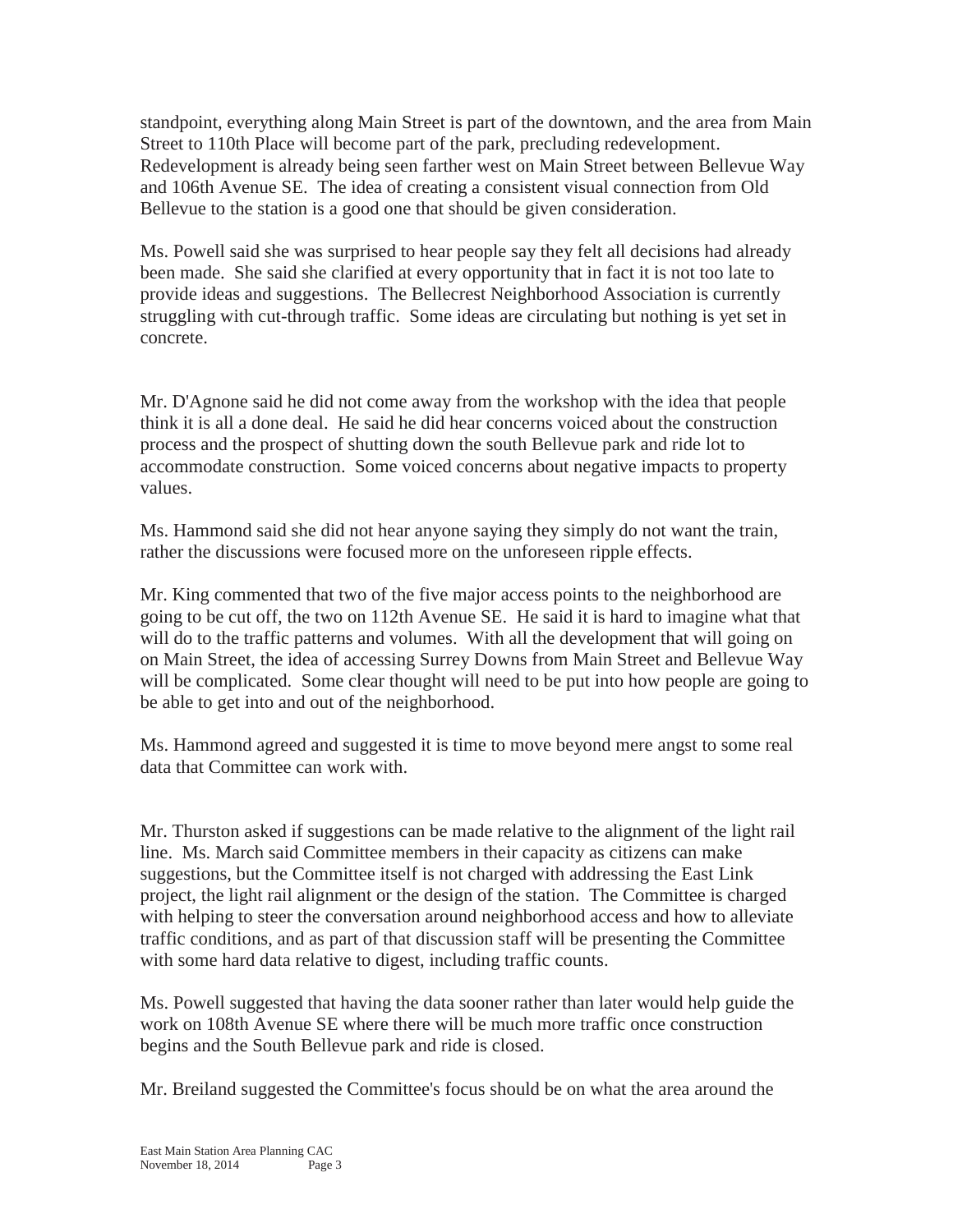station should look like once the East Link project is completed and is fully operating. He said the neighborhood likely will look exactly as it does currently, with the same number of houses and people living there. The Committee should trust in the process that has other groups considering the other issues.

Ms. Hammond agreed and said the issue for many is the scope of the project and how far it goes into the future. She said she will be a senior citizen by the time the system is up and running, and allowed that she has no idea now what she will need then. Part of the problem is that people are short-sighted and can only see things in light of current conditions.

Ms. Unger commented that during the tour there was talk of alternatives to sidewalks. She pointed out that while some of the options could be deemed extravagant, the fact is the local neighborhood residents will be bearing the brunt for the entire city and may be deserving of a little extravagance as a result.

Ms. Hammond said she recently had a conversation with a city staffer who has heard from every single neighborhood that will be affected by light rail that they feel they are bearing the brunt of the impacts. The fact is every neighborhood believes the impacts they will face are worthy of being treated in an extravagant manner. She reiterated the need to get beyond the angst and realize that there will be impacts. Only then will some real work get done.

Ms. Hammond said there are all manner of transportation elements that must function in order for a neighborhood to thrive, including access by emergency vehicles, school buses, Metro buses, delivery vans, mail delivery and garbage collection. All of those functions need to have access to the neighborhood. Somebody working in downtown Bellevue who decides to take a shortcut through the neighborhood using 108th Avenue SE to get to Bellevue Way does not have a legitimate need to access the neighborhood, and it is those trips that are truly impactful.

Answering a question asked by Ms. Hammond, Mr. Kattermann explained that 108th Avenue SE is labeled a collector/arterial, which is a higher classification than a traditional residential street. Bellevue Way and 112th Avenue SE are classified as arterials. The classification given to 108th Avenue SE is a reflection of the fact that the roadway is intended to carry more traffic, but of course that creates challenges for the neighborhood. The first step needs to be bringing out the traffic count data to see where things stand currently and what the projections are for the future before developing any recommendations.

Mr. Kattermann reminded the Committee members about the presentation regarding the difference between positions and interests. He stressed the need to focus on the interests that need to be addressed. The specific traffic issues relative to the functions of emergency vehicles, school buses, Metro buses, delivery vans, mail delivery and garbage trucks are specific examples of interests. Ms. Hammond said pedestrian safety is another important interest.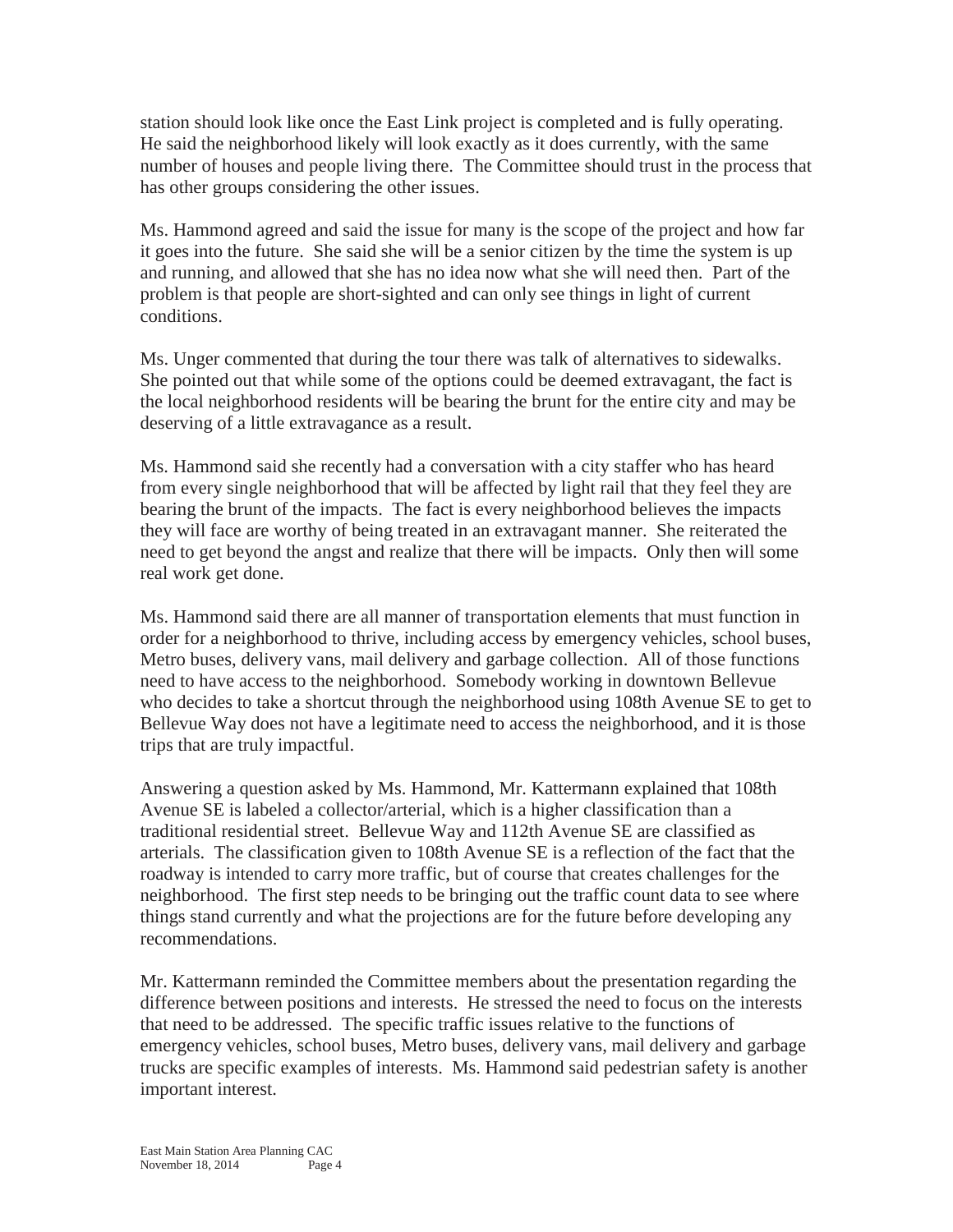Mr. Thurston asked if a specific traffic study has been done in regard to the East Main station. Mr. Kattermann said there were traffic studies done as part of the Environmental Impact Statement. He said he did not know if specific consideration was given to the kiss-and-ride turnout element of the station.

Ms. Powell asked staff what their take was on the workshop. Ms. March said she thought it was a good event. The various stations were well visited and there were many engaged in conversations and in offering comments. Mr. Kattermann concurred. He said the feedback garnered was useful.

# 4. REVIEW DRAFT SCOPE OF WORK FOR CONSULTANTS

Mr. Kattermann said there are three areas that will require help from a consultant: land use/urban design, transportation/station access, and environmental review. The land use/urban design element will include looking at the existing zoning and the transition overlays to compare what is currently allowed with what might be allowed in the future. It is one thing to zone property in a certain way, but if there really is no market potential for a particular zoning it will not thrive. Part of the scope of work should include an analysis of realistic expectations for the area, and the type of regulations that would need to be in place to allow that to happen.

Answering a question asked by Ms. Hammond, Mr. Kattermann stated that mixed use is not a fad. It has in fact been around for centuries and is the way most cities developed initially. Once parameters are set a few different scenarios will be drafted to portray the range of possibilities. Much will depend on the development standards in terms of uses, height, setback, landscaping and the like. Streetscape and gateway improvements usually go along with urban design, so that is why that has been included in the mix.

Mr. Kattermann said a review of the current zoning will unveil what can be done without making any changes, and will show what the limitations are. One option the Committee might consider is keeping the zoning essentially as it is while making a few tweaks to allow a little more or a different type of design. The current zoning technically allows for some of the things being considered, but it is not practical to do so for a variety of reasons.

Ms. Powell asked if the Committee will address the issue of apodments. Mr. Kattermann said that topic can be brought to the table if the Committee is concerned about it. Typically, talking about density does not include unit size, but it certainly could be added to the table.

Chair Lampe suggested affordable housing needs to be added to the mix of topics as well.

Answering a question asked by Ms. Unger, Mr. Kattermann explained that the city must be able to demonstrate that it can accommodate the level of growth the projections show the city will have. With the zoning that is in place citywide, the growth targets can all be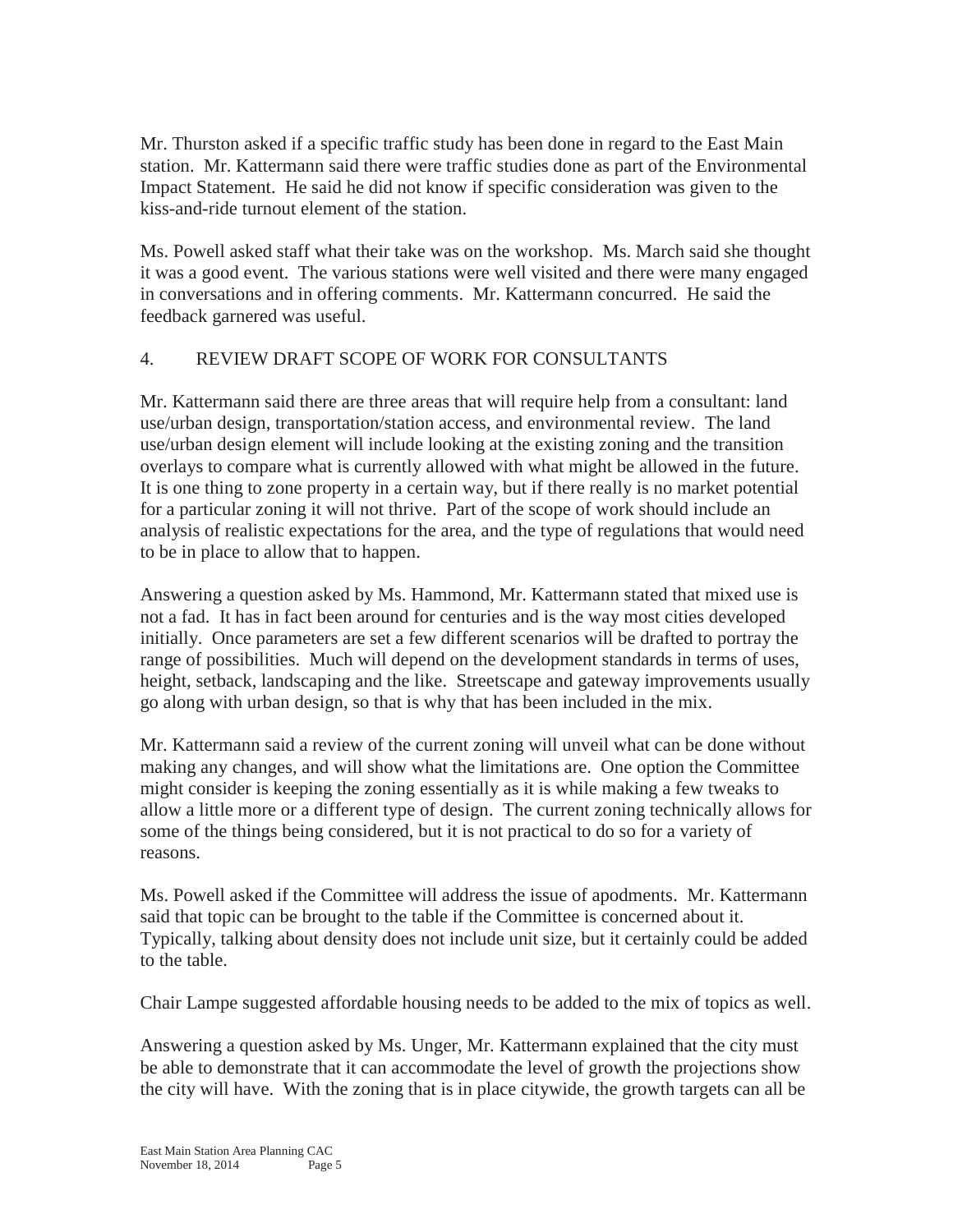met. While not absolutely necessary to allow for more residential density across from the station, it makes sense to consider an increase in density that can easily access light rail. The Council has designated the site as appropriate for transit-oriented development, but what that will translate into is largely up to the Committee.

Ms. Powell said the angst and uncertainty held by area residents would seem to argue in favor of having a design review board focused on the areas around each of the six light rail stations. Light rail is a unique use coming to the city and will have ripple effects around the stations. It would not be a bad thing to have a body charged with reviewing exactly what the neighborhoods will look like. Mr. Kattermann said the Committee is free to make just such a recommendation as part of its final report.

Mr. Breiland commented that the task to analyze the development potential under the existing zoning should include a look at what the market would build on the site if there were no real restrictions. That approach would help to frame how the zoning can either help or not help certain types of development.

Turning to the transportation/station access task, Mr. Kattermann said establishing a baseline for traffic volumes at all key entrances and reviewing the existing patterns in the study area, and then modeling how things will change with the closures, will be very important. He agreed to include in the mix how the kiss-and-ride drop-off will impact traffic flow. Because improving access to the station is one of the stated goals, consideration needs to be given to what would need to be done and what it would look like.

Responding to a question asked by Ms. Unger, Mr. Kattermann said while he has not seen a breakdown, the general assumption is that most who use the station will either walk to it or be dropped off. The transit service will be limited and there will be no parking associated with the station.

Mr. Kattermann said the consultant will also be asked to consider techniques related to traffic calming, discouraging cut-through traffic, and addressing hide-and-ride parking in the neighborhood. The consultant will also be tasked with preparing a list of potential projects and include with them planning level cost estimates.

Ms. Breiland highlighted the need to have a travel forecast of the redevelopment area. It would also be worthwhile to know how many transit riders redevelopment would net, and to see what some of the potential projects might look like.

Ms. Hammond said the concern she has for the Surrey Downs area is the notion that after access on 112th Avenue SE is closed anyone can come on 110th Avenue SE, drive down SE 2nd Street and stop at 111th Avenue SE and SE 2nd Street, drop off, turn right on 111th Avenue SE, then right on SE 4th Street, and exit back onto 108th Avenue SE. The nature of the interior neighborhood streets creates an opportunity for a round-robin dropoff. More than a hide and ride, that is a de facto neighborhood kiss and ride.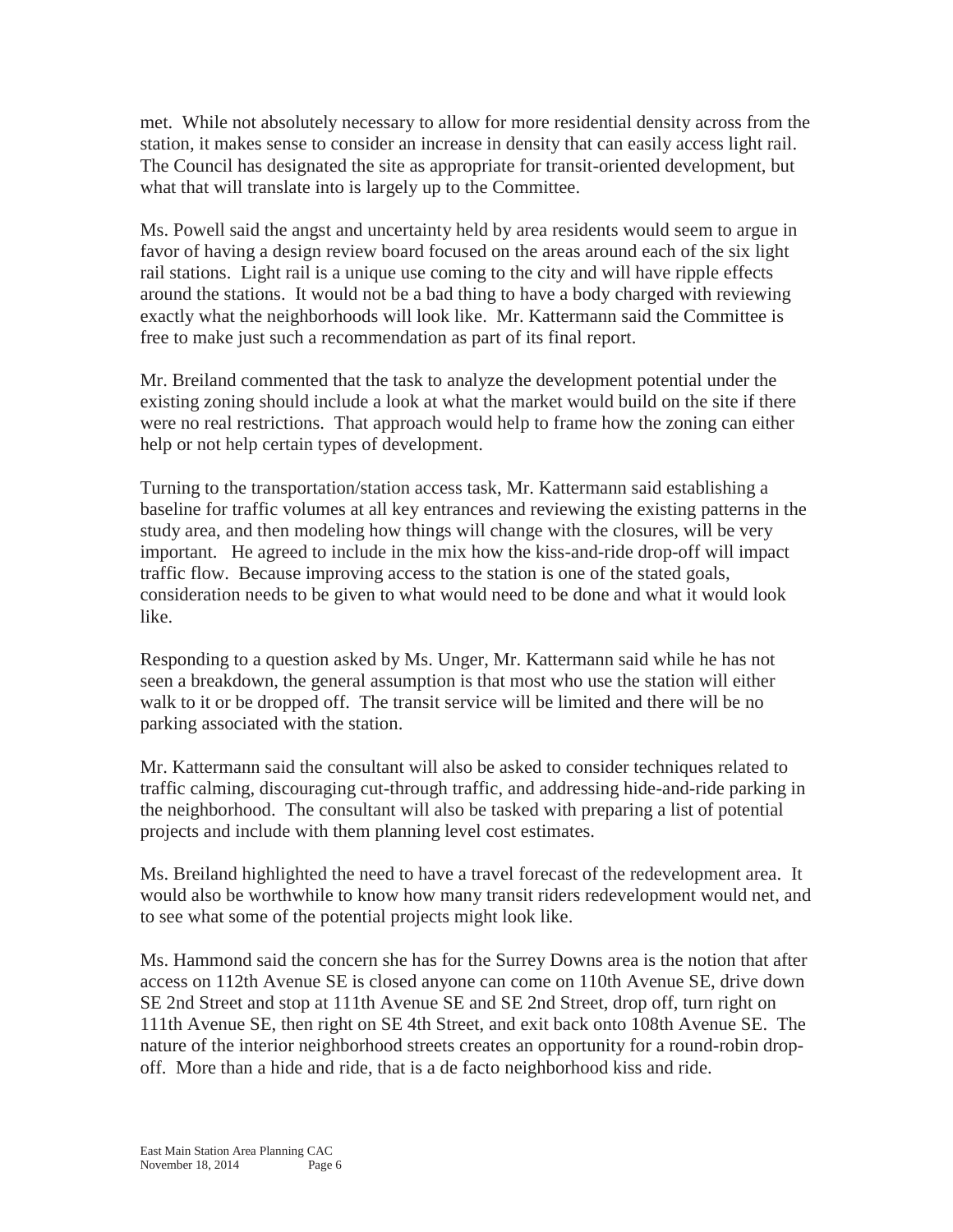With regard to environmental review, Mr. Kattermann noted that noise attenuation had been previously highlighted by the Committee.

Ms. Hammond commented that noise attenuation in terms of building height and placement is all about the transit-oriented development on 112th Avenue SE. It does not speak specifically to noise impacts of rail operations on the residences or noise absorption, both of which should be given consideration. Mr. Kattermann clarified that the focus is actually on traffic noise from 112th Avenue SE and I-405, not from the train. Ms. March said the issue of noise from rail operations is the purview of the permitting CAC.

Mr. Breiland said for the Bellecrest neighbors there should be some reference made to the noise analysis on 108th Avenue SE.

Mr. Kattermann said the environmental review will include looking at the land use changes on adjacent development and natural areas, and the traffic impacts based on the Office/Limited Business redevelopment scenarios and neighborhood access modifications.

Ms. Hammond allowed that zoning and environmental regulations are put in place for specific purposes, but if the city wants to change things it can. She asked where the original intent to provide protections ends up when changes are made. She voiced concern that the original intent may be lost. Mr. Kattermann said that is all part of the planning process. An important part of the Committee's work will be to establish the intent. The narrative that will go along with the Committee's final report will be the opportunity to make clear the intent so things do not get lost.

Answering a question asked by Ms. Powell, Mr. Kattermann said the narrative that goes along with code language is not itself code but helps to inform the interpretation of the code. The final recommendations will cover a number of important items, including preferred uses, the level of development, and the types of design guidelines.

There was agreement to move agenda item 6 ahead of agenda item 5.

# 6. LAND USE

Mr. Kattermann said when planners refer to land use they are talking about fairly broad categories such as residential, single family, multifamily, commercial, retail and office. Zoning, however, involves specific regulations and detailed uses such as veterinary office, doctors office, convenience store or auto repair. Development standards go along with the zoning and detail things like the allowed density, height and setbacks.

The station area is currently zoned Office/Limited Business (OLB). There are two transition zones that apply to the area. First is a multifamily transition zone that relates to the R-20 zoning on the west side of 112th Avenue SE south of SE 1st Place and which involves height restrictions within 150 feet. Second is a single family transition zone that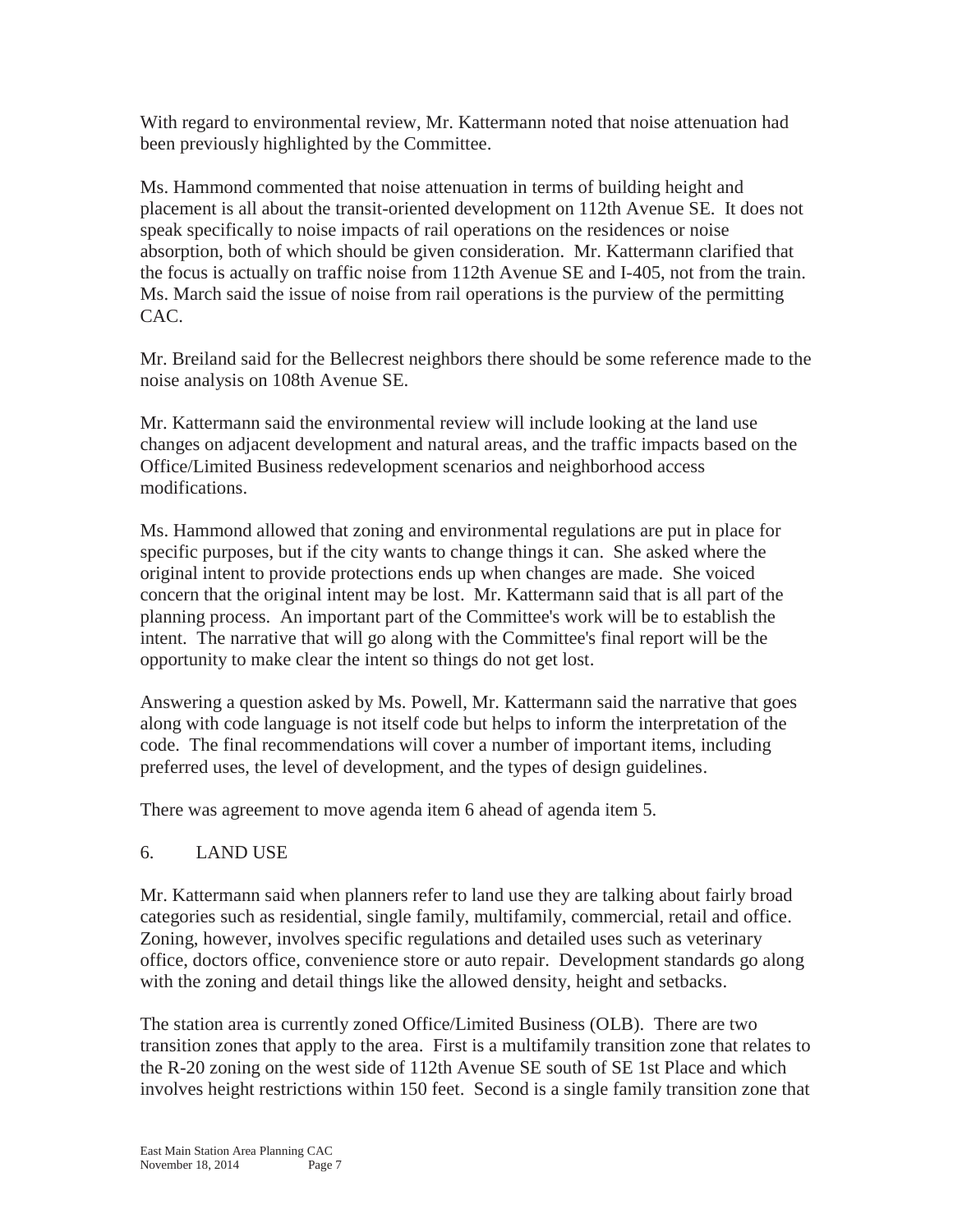relates to the R-4 zoning west of 112th Avenue SE to the north of SE 1st Place which entails a 300-foot zone. So while the OLB zone allows buildings up to 75 feet, the transition overlays scale that back. Both the multifamily and the single family uses fronting 112th Avenue SE will be going away, but because they are tied to the zoning not the uses, the transition zones will not be going away. The Committee will be asked to weigh in on whether or not the transition zones should remain as they are or should be changed in acknowledgement of the fact that the uses they are intended to protect will no longer be there.

Answering a question asked by Mr. Long, Mr. Kattermann allowed that the single family transition zone is more restrictive than the multifamily transition zone, and where there is overlap the more restrictive always applies.

The OLB zone allows multifamily, hotels and motels, vehicle sales, restaurants, movie theaters, and professional and business services. Height in the zone ranges from 30 to 75 feet, with 30 feet as the minimum and the higher limit achievable through bonuses. Multifamily constructed in the OLB zone can be at a density of up to 30 units per acre. An FAR of up to 0.5 is allowed in the OLB zone. The zone requires 50-foot front and back setbacks and 30-foot side setbacks. The maximum lot coverage is 35 percent, not including parking lots.

Answering a question asked by Mr. Thurston, Mr. Kattermann explained that to the north of Main Street the zoning is Downtown OLB, which has different standards. Currently residential heights can go up to 90 feet, and non-residential can go up to 75 feet. The FAR is 3.0, and the setbacks range from zero to 20 feet. The maximum lot coverage is between 60 and 75 percent. The recommendations of the Downtown Livability Initiative CAC will be before the Council in the near future and they include increasing the height in the Downtown OLB to 200 feet, and an increase in the FAR to 5.0.

Mr. Kattermann suggested that in considering changes for the station area, the current OLB requirements could form the low end, and the current Downtown OLB requirements could form the high end.

Ms. Hammond asked what regulations are in place to preserve the tree canopy. Mr. Kattermann said tree preservation regulations vary by area in the city, but there are few such regulations applicable to commercial areas. There are, however, landscape requirements that include trees of a certain size in the parking and open space areas. The requirements certainly are stricter in critical areas. Ms. Hammond said she would like to receive specifics with regard to the station area as the study progresses.

Mr. Kattermann suggested that for purposes of the environmental review the maximum height, density and FAR should be as high as possible to fully understand the potential impacts.

Ms. Hammond agreed that the worst possible scenario should be held up to see what it might look like.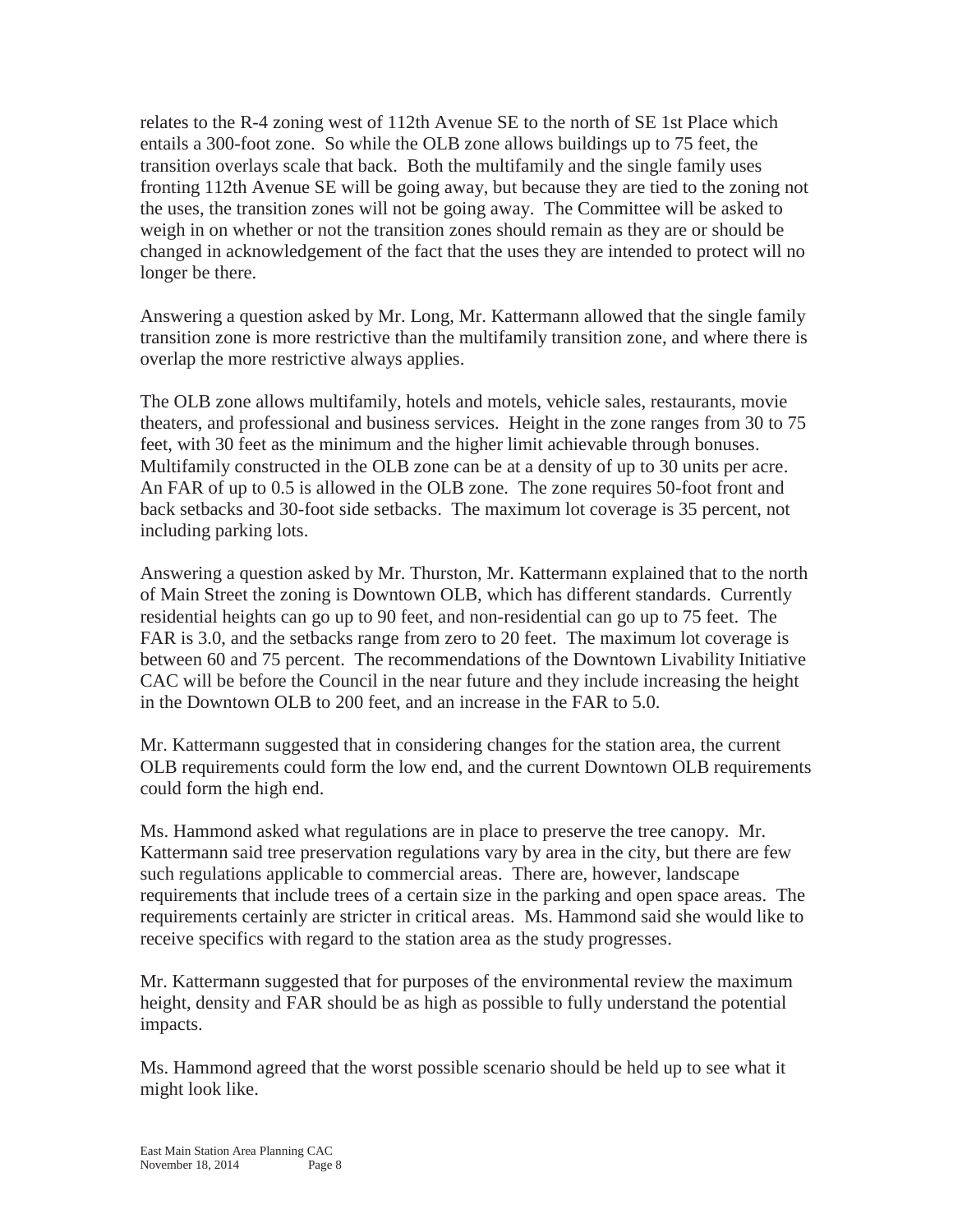Ms. Unger pointed out that there were two distinct thoughts expressed at the public meeting. One was to keep heights low because of the proximity to residential uses, and the other was to allow more height to block noise from the trains. She agreed the environmental review should include more height.

Mr. Thurston said he also would like to see a full range of heights analyzed. Depending on the massing and how parking is built, the site could be home to a very attractive building with uses that support the East Link project.

Ms. Powell said the Downtown Livability Initiative CAC did not recommend maxing height out to 200 feet in consideration of the neighborhood. Taller buildings also result in more traffic and congestion. The wedding cake approach to building height that is in place in the downtown has been very successful, and the CAC concluded that height in the OLB zone should not be substantially increased. Mr. Kattermann pointed out that the study area for the Downtown Livability Initiative CAC did not extend to the south of Main Street on the east side of  $112^{th}$ .

Mr. King pointed out that more height is not necessarily what will block noise. He suggested that a shorter but bulkier building may do the job better than several skinny but tall buildings.

Mr. Kattermann said there are many ways the site could end up being configured. By analyzing the upper limits of height and density, the door is opened to exploring the full range of options.

Ms. Hammond asked if there are any wetlands in the station study area. Mr. Kattermann allowed that there are. Ms. Hammond asked how the Residence Inn and the hotel on the old Midlakes post office site were allowed to be built on wetlands. Mr. Kattermann said he would answer that question offline as it is outside the bounds of the Committee's focus.

Mr. Kattermann said the largest single expense for household budgets is housing, and the second largest is transportation. Transit-oriented development is defined as compact higher-density mixed use development within a half mile of a fixed transit station. Transit-oriented development is not just a building, it can also be an entire development in a planned layout. The group was shown a number of drawings and photos of developments depicting low- and mid-rise mixed-use buildings.

The Committee was informed that the next steps will involve completing a market analysis; working on a conceptual site analysis and alternative scenarios; refining the concepts based on feedback from the public; and conducting a zoning analysis and developing design guidelines aimed at accomplishing the desired outcome.

Ms. Powell asked if in addition to open house events consideration has been given to doing a survey and developing an email list aimed at garnering additional public input.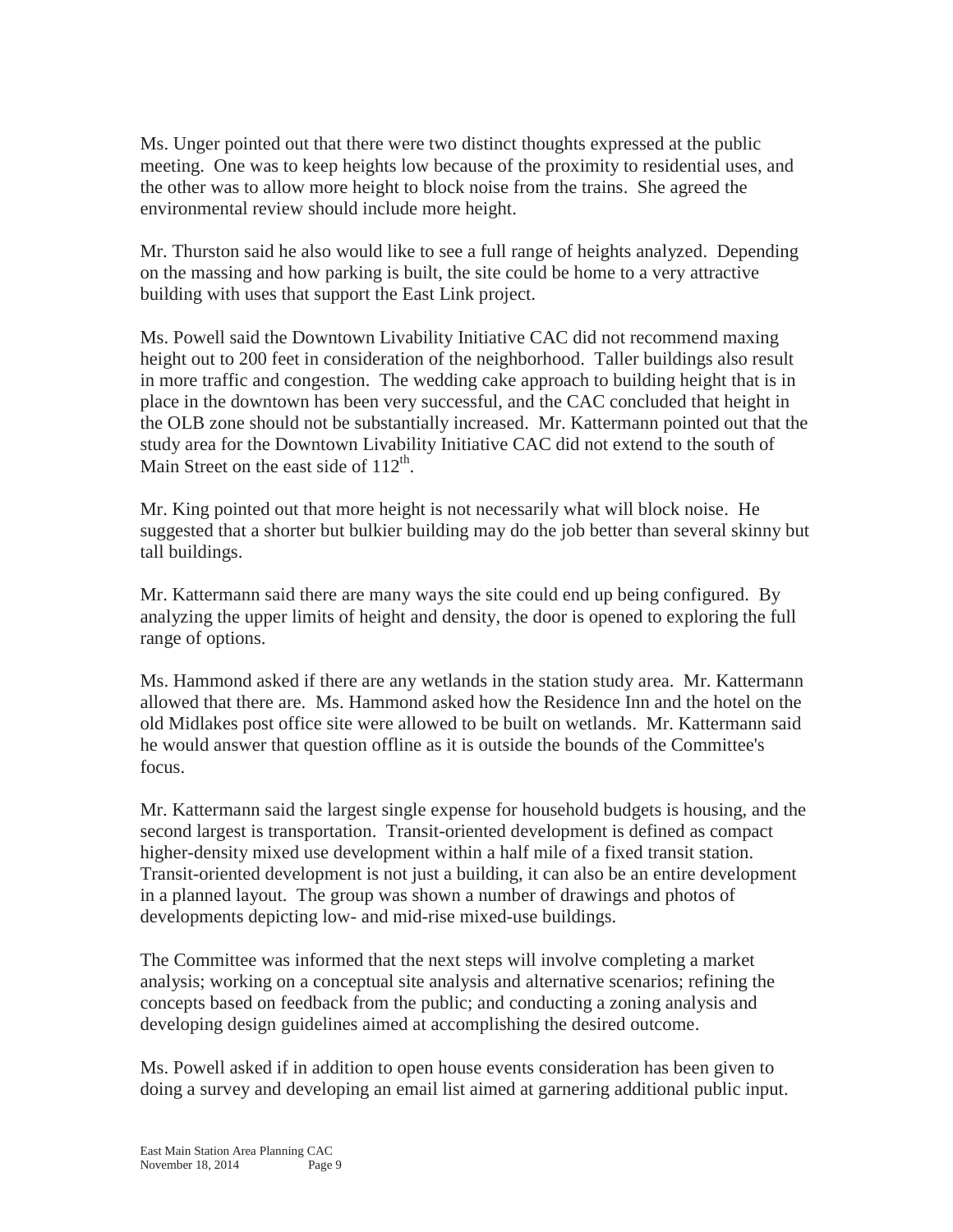Ms. March said open house events are a good way to start off and finish a study conversation, but in trying to get detailed feedback on options there are many other ways to proceed. Throughout the process there will be times when the Committee will say it wants input from the public and a variety of means will be used to obtain it.

# 5. NEIGHBORHOOD PARKING

John Murphy with the Neighborhood Traffic Safety Services in the transportation department explained that neighborhood parking in Bellevue is usually addressed through what are called Residential Parking Zones (RPZs). Residents of Bellecrest and Surrey Downs have the program in operation in their neighborhoods and have placards in their cars allowing them to park on the street. RPZs are intended to restrict non-resident parking in residential areas adjacent to destination sites, such as transit stations and high schools. The RPZ policies have been embedded in the Comprehensive Plan for a long time, and the program is managed by the Neighborhood Traffic Safety Services group.

RPZs are established by city ordinance. Once approved by the City Council, implementation restricts all parking to those with the appropriate placard. Cars parked in the neighborhood without a placard are subject to citation. Each vehicle registered to an address within an RPZ is entitled to a placard, and individual households are entitled to four guest permits. There is no fee for the permits. There are currently 15 RPZs scattered throughout the city and each is subject to a cycle of renewal.

Mr. Murphy noted that the area in which the East Main station will be sited is generally but not completely covered by permit parking. He said the Committee may want to consider whether or not to recommend extending the boundary of RPZ 1. There are no plans to remove any of the permit parking areas with the construction or operation of the East Link line.

Ms. Unger asked if the consultant will take a look at the areas in which hide-and-park drivers might be expected to use. Mr. Kattermann said the issue was not on the list of issues for the consultant to review but it could easily be added.

Looking at the map of RPZs in the vicinity of the station site, Mr. King suggested it would be an easy thing for someone to park just outside of a current parking boundary and walk to the station. He agreed the consultant should look at the issue.

Mr. Breiland noted that it had been mentioned earlier that many who seek to hide and ride actually live fairly close by. He suggested that rather than extending Zone 1 it might be better to add another zone so folks from the southern end of the neighborhood do not try parking in the northern end.

Mr. Murphy said RPZs are formed on the basis of complaints made by residents. The city works with the residents in drawing a proposed boundary, and once that is done it is put out to ballot. In order to be approved, 65 percent of the households within the proposed zone must vote in favor.